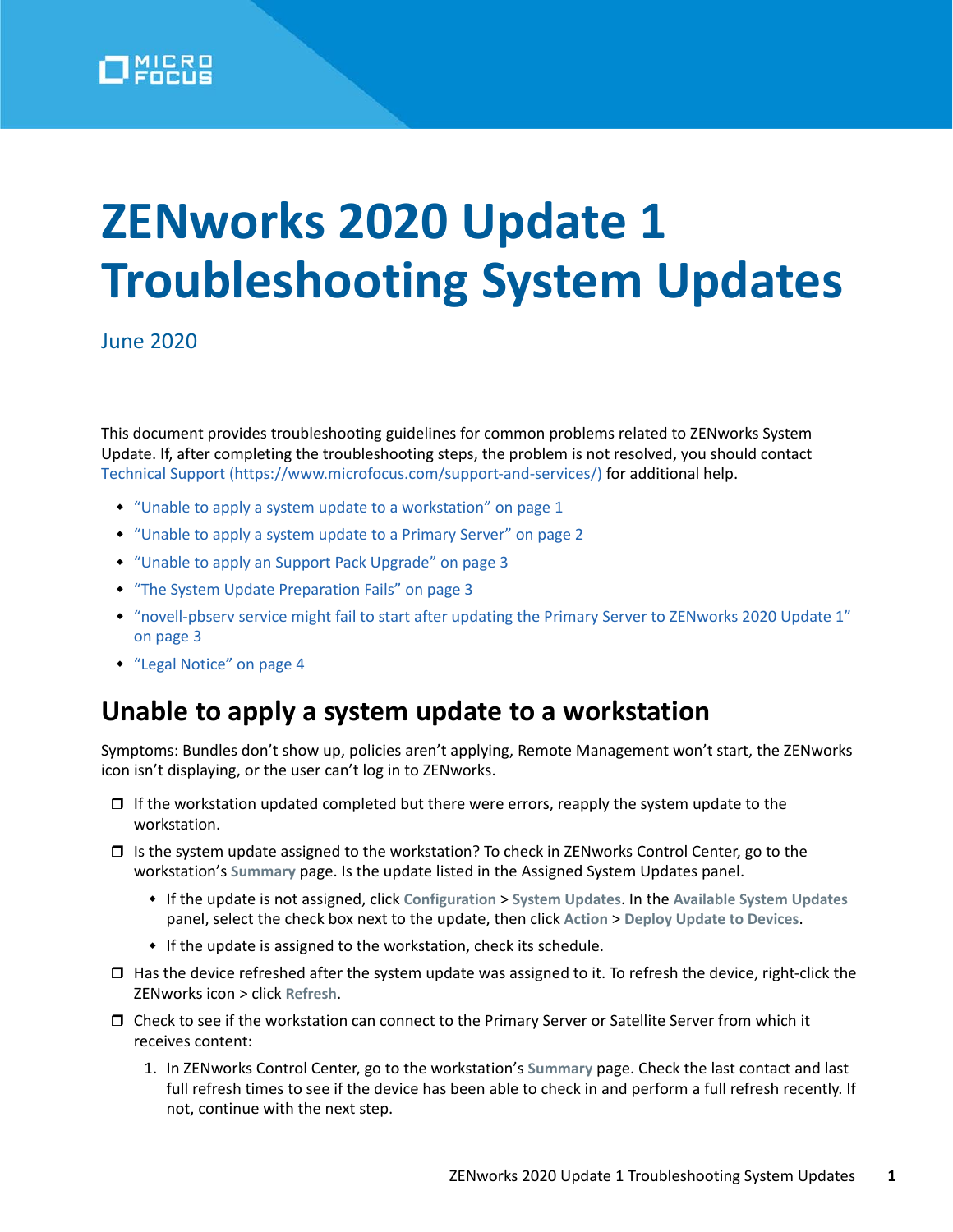- 2. At a command prompt on the device, run zac  $z \sim -1$  to see which server is functioning as the workstation's content server.
- 3. Can the workstation contact its content server? Ping the DNS name and IP address of the content server to verify.
- 4. At a command prompt on the workstation, run zac retr to reestablish trust with the Management Zone.
- Verify that the Primary Server or Satellite Server has the System Update content:
	- Windows: \zenworks\work\content-repo\systemupdate\<*UpdateGUID*>
	- Linux: /var/opt/novell/zenworks/content-repo/systemupdate/<*UpdateGUID*>

To see the <*UpdateGUID*>, click the update (on the System Update page).

- $\Box$  If the workstation is a Satellite Server, run zac retr at the command prompt to reestablish trust with the Management Zone.
- $\Box$  If the workstation is an 11.3 or newer version of ZENworks, use the standalone updater on it. For information, see Standalone Agent Updater in the ZENworks System Updates Reference.
- $\Box$  If the workstation version is 11.2.x and the workstation rebooted before the update completed, run this command on device to relaunch update:

```
%zenworks_home%/bin/zenupdater -v -c zenupdater.exe -v -c "c:\Program 
Files\novell\zenworks\logs\system-update\<UpdateGUID>\update_commands.xml"
```
This command works only if a previous application of the system update was interrupted by a reboot.

 $\Box$  If the issue is still not resolved, contact Support.

#### <span id="page-1-0"></span>**Unable to apply a system update to a Primary Server**

- $\Box$  Check all the items in [Unable to apply a system update to a workstation.](#page-0-0)
- $\Box$  Did you get an error about rebuilding deployment packages? This only happens after the server is successfully updated. It affects the server's ability to deploy updates to workstations. To fix the problem:
	- 1. At the server's command prompt, run zman surp <**UpdateGUID**> to relaunch the package rebuild. To see the <*UpdateGUID*>, launch ZENworks Control Center, click **Configuration** > **System Update**, then click the update.
	- 2. After about 20 minutes, verify that the packages are being rebuilt by looking in the servers's %*zenworks\_home*%/install/downloads/setup/\_all directory. If some or all of the dates are current, then the packages are being updated. If the dates are not current, contact Support.
- $\Box$  If the system update isn't showing up in ZENworks Control Center after using the zman sui <*update.zip*> command:
	- Check the server's free disk space. It needs free disk space equal to 3x the size of the <*update.zip*> file.
	- On Linux servers, try placing the <*update.zip*> file in the /tmp directory or the /var/opt/novell directory.
	- Set the permissions for the <*update.zip*> file, then run the zman sui <*update.zip*> command.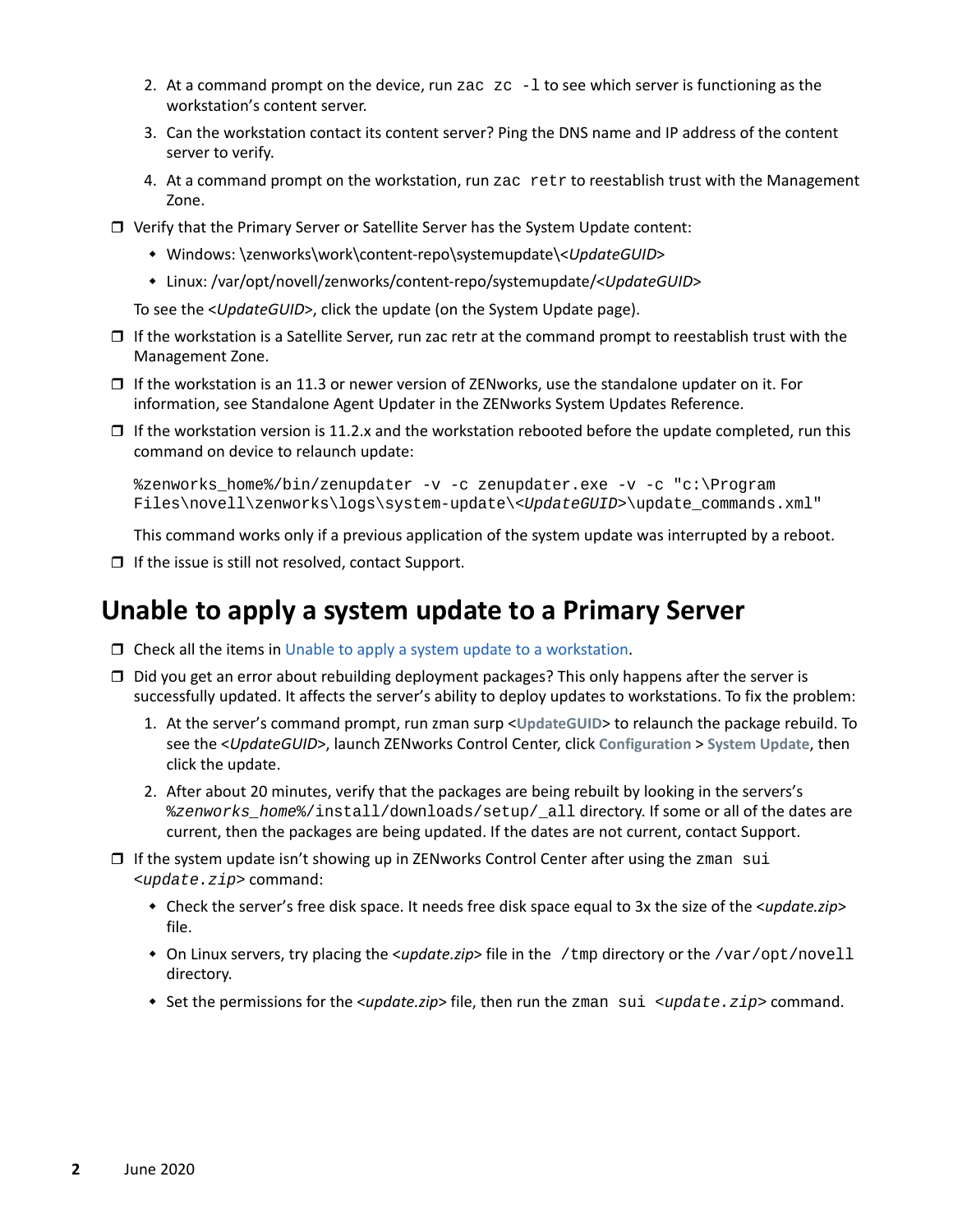On a Windows server, launch the command prompt as Administrator (**Start** menu > right-click **Command Prompt** > **Run As**).

On a Linux server, run /opt/novell/zenworks/bin/permissions.sh and /opt/novell/ zenworks/bin/core-permissions.sh. This sets the ownership of the ZENworks directories to ZENworks if necessary.

- $\Box$  If you are using an MSSQL server for the ZENworks database, make sure there are no database size issues:
	- Check that the database isn't full.
	- Check the transaction. log size. Shrink the file if it is large. DO NOT delete the file.

## <span id="page-2-0"></span>**Unable to apply an Support Pack Upgrade**

Support Pack releases use an ISO to upgrade the ZENworks system.

- □ Do a checksum on the ISO file and compare it to the checksum provided on the download page.
- Make sure you are mounting the ISO or have burned it to a DVD. You cannot extract the ISO.
- $\Box$  Make sure that the operating system to which you are installing the Support Pack is supported by the release. For details, see the Processor:.
- $\Box$  Does the system you are upgrading have an external ZENworks database? If so, and you are upgrading from a pre-11.3 version, you need to create the Audit database. For details, see Database Considerations in the ZENworks Upgrade Guide.

### <span id="page-2-1"></span>**The System Update Preparation Fails**

If the ZENworks server has an old system update content reference, then the update fails while preparing the system update.

**Workaround:** Contact Micro Focus Customer Center.

#### <span id="page-2-2"></span>**novell-pbserv service might fail to start after updating the Primary Server to ZENworks 2020 Update 1**

After updating your zone to ZENworks 2020 Update 1, the novell-pbserv service might not start and the system update might fail.

**Workaround:** Perform the following steps:

- 1. Log into ZCC and navigate to **Configuration** > **System Updates**.
- 2. In the Deploying System Updates panel, select the server on which the update has failed, and then select **Action** > **Clear Error and Retry**.
- 3. On the Primary Server, restart ZeUS.

**NOTE:** Additionally, you can manually restart the novell-pbserv service on the server in which the System Update has failed, and then perform the above-mentioned steps.